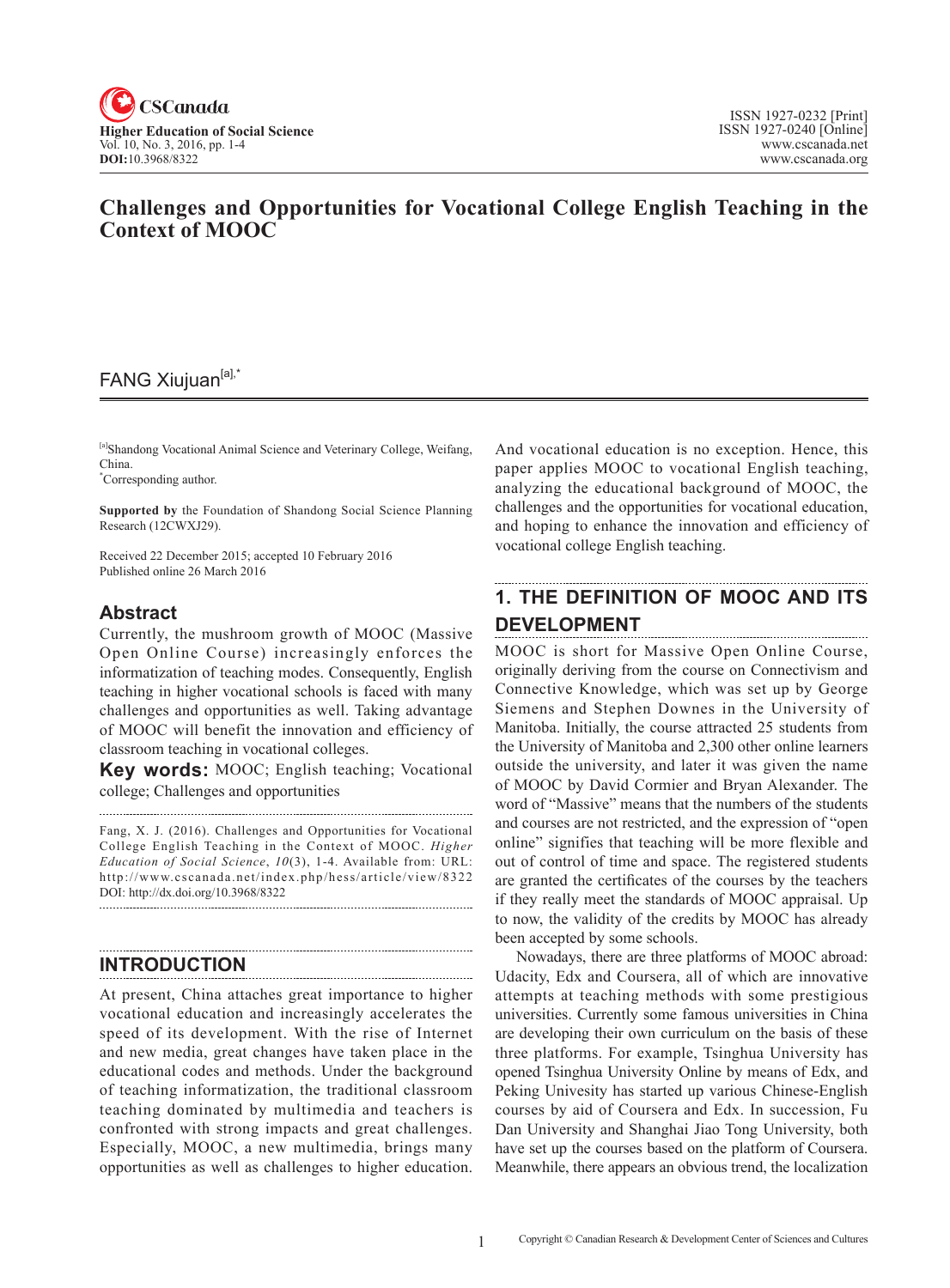of MOOC. For example, Chaoxing MOOC, NetEase Cloud Classroom, Chinese University Mooc and Love Class network have emerged in a row. By drawing the experience of the three foreign MOOC platforms and taking full consideration of Chinese education situation, these local large-scale MOOC platforms have developed and released a series of quality MOOC platforms with Chinese special characteristics, thus making their great contributions to the informatization of teaching forms in China.

# **2 . T H E B O T T L E N E C K S F O R VOCATIONAL COLLEGE ENGLISH IN THE CONTEXT OF MOOC**

Different from the teaching modes of other colleges and universities, English teaching in vocational colleges focus more on professionalization, practicability and specialization. However, in the context of MOOC, it encounters many bottlenecks, such as the limitation of high quality resources, the lower level of informatization and less infiltration of professionalization. Only when the challenges for vocational college English teaching are realized will the MOOC platforms be fully utilized to improve the teaching quality.

#### **2.1 The Limitation of High Quality Resources in Vocational Colleges**

Under the background of university and college enrollment expansion, there are too many students in a class in many vocational colleges. For English teaching, the high quality resources are too limited in spite of the low teaching cost. Take Essential English for instance, which requires many teaching hours and has to meet the needs of diverse grading tests. However, English teaching staff there is mostly young people, who are inexperienced and lack varied teaching methods as well as the ability of taking control of the classroom. Apart from the problem of teaching staff, the excessive pursuit of various English certificates strengthens the examination pressures for students, which hinder the further study and curriculum optimization of Essential English. As a result, the most important task for Essential English teaching changes into language training for examination, which limits the exploration of the course and developing teaching materials. Consequently, the integrity of Essential English can't be realized.

#### **2.2 The Lower Level of Informatization**

Up to now, the classroom teaching patterns have gone through several different stages in China. Traditionally, teaching is mainly via chalk plus blackboard. Later, multi-media and PPT teaching are developed. And nowadays complex media and social networks are widely applied in the Internet age. All these changes improve the informatization of curriculum. For this reason, the computer and internet application ability is demanding and urgent for English teachers. Many of young teachers are short of professional Internet knowledge and operation ability although they grow up in the company of the information and entertainment from the Internet. Therefore, the informatization of vocational college English is necessary and vital. For example, the course of Essential English is made up of the five traditional language skills: Listening, speaking, reading, writing and translating, and it is also involved with the humanities knowledge including British and American culture, literary knowledge, and the overview of English-speaking countries and so forth. The materials from *Essential English* itself are limited and can't meet the need of the students, so the informatization of the course is necessary and imperative. There are teaching resources sharing platform in different vocational colleges, including quality courses at all levels, online course presentation, digital learning platform, micro-lectures presentation, online library and video learning network. Whereas, the utilization of these resources is not efficient, and the students there are lack of initiative and motivation. As a result, the course presentation is oriented to appraisal and specialty construction, not for the purpose of classroom teaching.

#### **2.3 Less Infiltration of Professionalization**

The aim and goal of teaching are different for vocational colleges and undergraduate universities. For undergraduate universities, they pay more attention to academic nature while vocational colleges lay stress on professionalization and applicability. Many English teachers of vocational colleges graduated from conventional colleges and universities, which lay emphasis on technicality and systematicness, while not fully realizing the characteristics of vocational education and the need for vocational college students. In addition, the teaching process of these colleges and universities are not targeted, without the awareness of vocational education. What the English teachers of vocational colleges have changed is only their status, graduating from conventional colleges and going to vocational colleges. They are short of working experience in enterprises. Hence, it is difficult but necessary for them to take the future career needs of vocational college students as the starting point and integrate some practical professional English into college English teaching. For example, some materials, which are useful to improve professional accomplishment, can be added to the teaching practice of *Essential English*, the purpose of which is to strengthen the professional comprehensive qualities, such as professional ethics, morality, dedication to work, awareness of responsibility, good communicational capability, team spirit and entrepreneurial consciousness of vocational college students. Moreover, some basic skills which are required for professional needs are also supplemented in the process of English teaching, such as writing English resume, oral English for interview, western protocol culture and so on.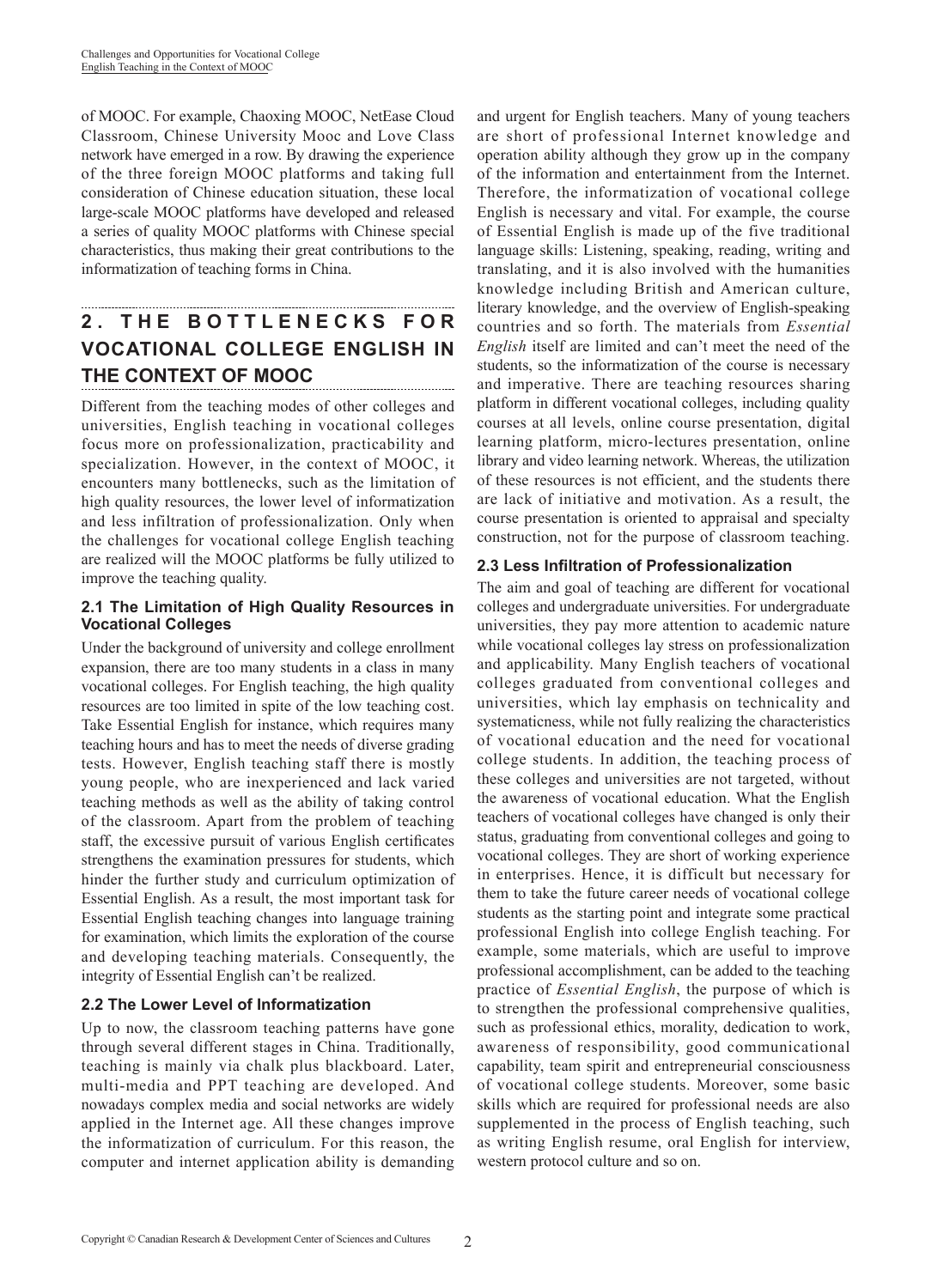# **3. OPPORTUNITIES FOR VOCATIONAL COLLEGE ENGLISH TEACHING**

Although vocational college English teaching is confronted with many problems and challenges in the context of MOOC, there are still many opportunities as well. Firstly, the key points of innovating English teaching modes are people's thoughts and ideas to adapt to the age of new media and we the media. As the dominant power of classroom teaching, the English teachers will deliberately avoid or actively take part in MOOC teaching platform, which will result in quite different consequences. It will play a very active and significant role in improving teaching quality and enriching teaching methods, as long as the advantages and unique features of MOOC are fully made use of in vocational college English teaching (Wang, 2014, pp.86-87). The following are the suggestions.

#### **3.1 Micro Video Lectures Chosen Freely**

The main characteristics of the teaching by the platform of MOOC are reflected through the mode of micro video lectures. According to information processing theory, the attention span for an average learner is approximately ten minutes or so. Therefore, what micro video lectures concentrate on are knowledge points, and they also explain and instruct each knowledge point to the students within the limited time. This segmented and dispersed teaching method is conducive to the absorption and master of knowledge for the students. Compared with the traditional teaching method, which is more systematic and theoretical, this approach is much easier to be accepted and comprehended. For vocational college English teaching, *Essential English* is the basis of all professional courses, which is concerned with the training of different English skills. But the classroom teaching of *Essential English* is short of personalized tuition, and the English foundation of vocational college students is also different. To a large extent, the micro video lectures can help overcome such obstacles and disadvantages. By virtue of micro video lectures, the students can choose freely the video lectures to watch and learn. Wherever there is difficulty in comprehending for the students, they can stop and see it again and again. For the listening comprehension practice, the students can practice up autonomously in their free time on the materials, which will not take up their class time. In addition, on the platform of MOOC, some questions can be set up and inserted in the process of the students' watching micro video lectures, which is similar to *Beat the Game*. In this way, the attention of the students is strengthened, and their interest in learning English is enhanced as well. The questions set up in the micro video lectures can be answered autonomously by the system. Thus, the students can learn about the accuracy rate of their answers, find their questions and have the solutions to them. Accordingly, the efficiency of English learning is increased remarkably. For the teaching of vocational comprehensive English, the explanations and analyses of the relevant exercises are refined, incorporating the materials for grading tests, in order to fully start up and motivate the potential of their automatic learning. And likewise, the teachers can gradually refine the course design of each knowledge point as well so as to improve their teaching standards.

#### **3.2 Open and Flexible Interactive Discussion**

The second feature of the platform of MOOC is its module of interactive discussion, where there are sub-modules of question-answering space, situational teaching and achievement evaluation. In the question-answering space, open-type, interactive and tumbling-type communication concerning all kinds of questions is developed between the teachers and the students, and among the students themselves. In this way, the inspiration is gained from the discussion, and the methods and solutions to solve the problems are also obtained. And finally, the problems are settled. At the same time, their feelings and experiences are shared with each other. In the situational teaching, the mock tests are performed by means of video, audio, picture and literature, which is a process of practicing and applying each knowledge point. The system of achievement evaluation is open, fair and various in forms, including peer assessment, self assessment of the system, open assignments and so on. Such a discussion is not limited by the time and the space. And learning and communication is developed in a flexible way. All the bottlenecks encountered in vocational English teaching that interactive time between teachers and students is restricted and there are so many people in a class can be resolved by virtue of the platform of MOOC. In this way, English teachers have more time to communicate with their students online and at any time, thus clearing up the dividing line of different classes. In the process of teaching *Essential English*, the teachers can learn about the students' learning process, learning difficulty and learning ability without any delay. In turn, they can make changes of teaching contents and schedules, and upload the relevant auxiliary teaching materials. All of these will be conducive to improving teaching validity.

#### **3.3 The Application and Practice of Flipped Classroom**

The focus of vocational college English teaching is to cultivate applicable-type English talents, which requires that the practical ability of English should be strengthened combining with the future fields of employment. For this reason, many vocational colleges have set up such English course as *Business English, E-Commerce English and Foreign-Affair English*, which are all module-based professional English, with the purpose to give full play to the superior points of vocational college students and enhance their competitiveness.

As a new mode of teaching, flipped classroom provides much guarantee for the application of vocational college English teaching, whose guideline is applicability